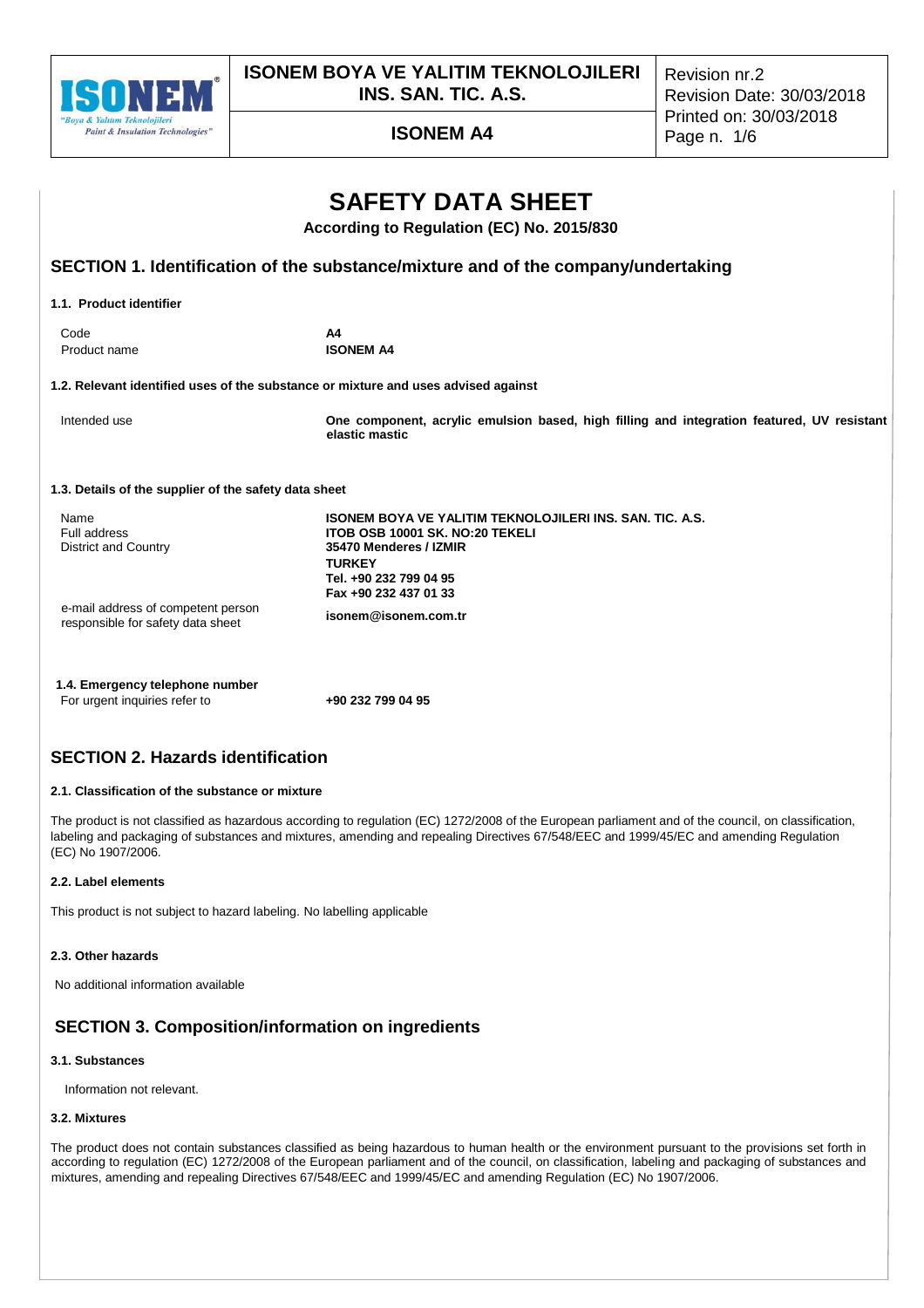

# **ISONEM A4** Page n. 2/6

Revision nr.2 Revision Date: 30/03/2018 Printed on: 30/03/2018

# **SECTION 4. First aid measures**

### **4.1. Description of first aid measures**

EYES: Wash immediately with plenty of water for at least 15 minutes and seek medical advice at once.

SKIN: Immediately take off all contaminated clothing and have a shower. Seek medical advice.

INGESTION: Have the patient drink water as much as possible and seek medical advice immediately. Do not induce vomiting before consulting a doctor.

INHALATION: Immediately seek medical advice. In the meantime, remove the patient to open air, far from the contaminated premises; if respiration stops or is difficult, give an artificial respiration adopting the proper measure for the helper.

#### **4.2. Most important symptoms and effects, both acute and delayed**

For symptoms and effects caused by contained substances see chap. 11.

# **4.3. Indication of any immediate medical attention and special treatment needed**

Follow doctor's orders.

# **SECTION 5. Firefighting measures**

### **5.1. Extinguishing media**

SUITABLE EXTINGUISHING MEDIA The extinction equipment should be of the conventional kind: carbon dioxide, foam, powder and nebulised water. EXTINGUISHING MEDIA WHICH SHALL NOT BE USED FOR SAFETY REASONS

None in particular.

### **5.2. Special hazards arising from the substance or mixture**

HAZARDS CAUSED BY EXPOSURE IN THE EVENT OF FIRE Do not breathe combustion products (carbon oxide, toxic pyrolysis products, etc.).

#### **5.3. Advice for firefighters**

#### GENERAL INFORMATION

Use jets of water to cool the containers to prevent product decomposition and the development of substances potentially hazardous for health. Always wear full fire prevention gear. Collect extinguishing water to prevent it from draining into the sewer system. Dispose of contaminated water used for extinction and the remains of the fire according to applicable regulations. SPECIAL PROTECTIVE EQUIPMENT FOR FIRE-FIGHTERS

Hardhat with visor, fireproof clothing (fireproof jacket and trousers with straps around arms, legs and waist), work gloves (fireproof, cut proof and dielectric), a depressurized mask with facemask covering the whole of the operator`s face or a self-respirator (self-protector) in the event of large quantities of fume.

# **SECTION 6. Accidental release measures**

#### **6.1. Personal precautions, protective equipment and emergency procedures**

Use breathing equipment if fumes or powders are released into the air.

#### **6.2. Environmental precautions**

The product must not penetrate the sewers, surface water, ground water and neighbouring areas.

### **6.3. Methods and material for containment and cleaning up**

Confine using earth or inert material. Collect as much material as possible and eliminate the rest using jets of water. Contaminated material should be disposed of in compliance with the provisions set forth in point 13.

## **6.4. Reference to other sections**

Any information on personal protection and disposal is given in sections 8 and 13.

# **SECTION 7. Handling and storage**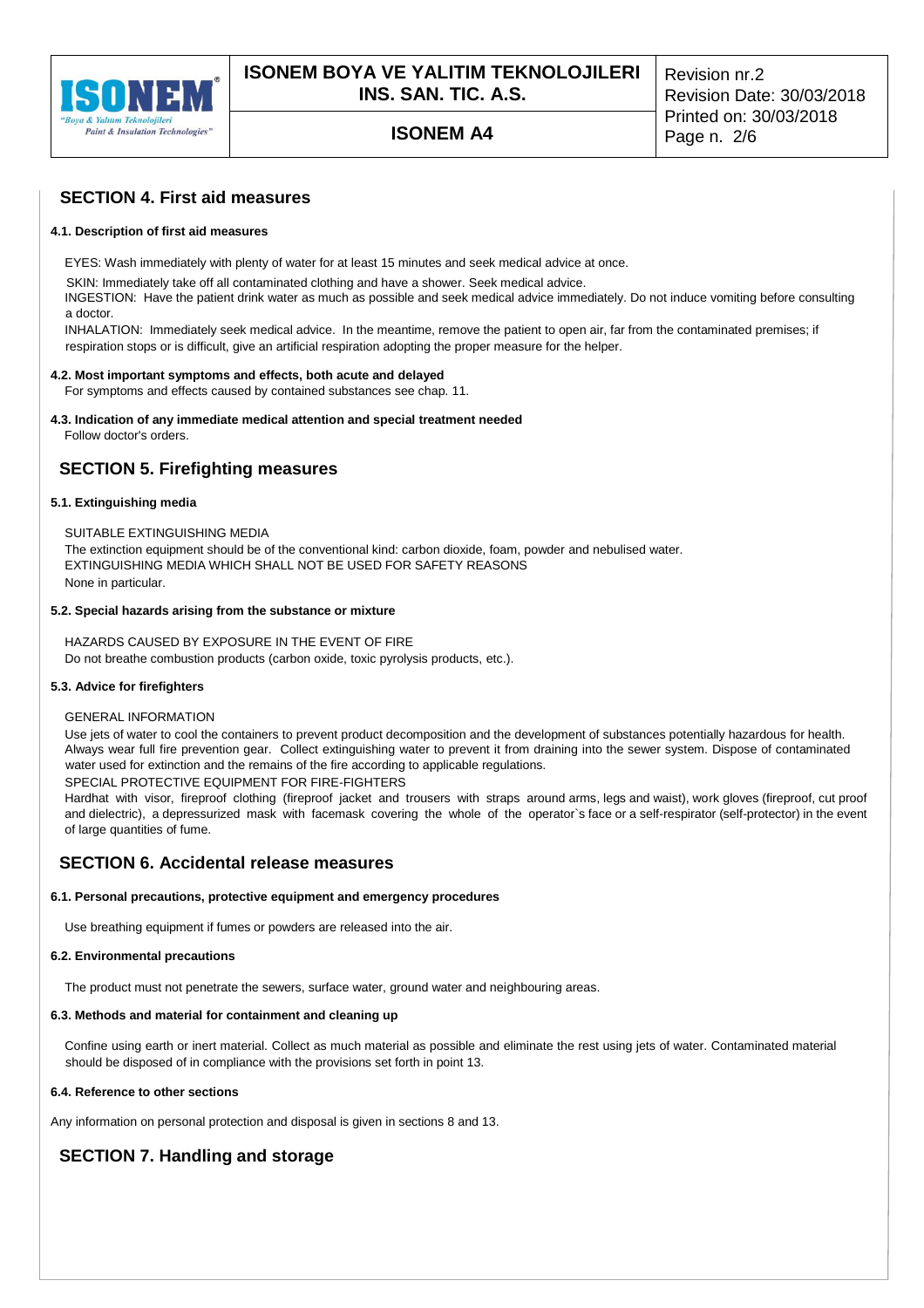

# **ISONEM A4** Page n. 3/6

Revision nr.2 Revision Date: 30/03/2018 Printed on: 30/03/2018

### **7.1. Precautions for safe handling**

Store in closed, labelled containers.

### **7.2. Conditions for safe storage, including any incompatibilities**

Normal storage conditions without particular incompatibilities.

### **7.3. Specific end use(s)**

Information not available.

# **SECTION 8. Exposure controls/personal protection**

#### **8.1. Control parameters**

Information not available.

#### **8.2. Exposure controls**

Observance of safety measures used in handling chemical substances. RESPIRATORY PROTECTION None required. EYE PROTECTION None required. HAND PROTECTION None required. SKIN PROTECTION None required.

# **SECTION 9. Physical and chemical properties**

#### **9.1. Information on basic physical and chemical properties.**

| Appearance                             | Liquid        |
|----------------------------------------|---------------|
| Colour                                 | Not available |
| Odour                                  | Not available |
| Odour threshold                        | Not available |
| рH                                     | $7 - 10$      |
| Melting or freezing point              | Not available |
| Boiling point                          | Not available |
| Distillation range                     | Not available |
| Flash point                            | Not available |
| <b>Evaporation Rate</b>                | Not available |
| Flammability of solids and gases       | Not available |
| Lower inflammability limit             | Not available |
| Upper inflammability limit             | Not available |
| Lower explosive limit                  | Not available |
| Upper explosive limit                  | Not available |
| Vapour pressure                        | Not available |
| Vapour density                         | Not available |
| Specific gravity                       | Not available |
| Solubility                             | Not available |
| Partition coefficient: n-octanol/water | Not available |
| Ignition temperature                   | Not available |
| Decomposition temperature              | Not available |
| Viscosity                              | Not available |
| <b>Reactive Properties</b>             | Not available |
|                                        |               |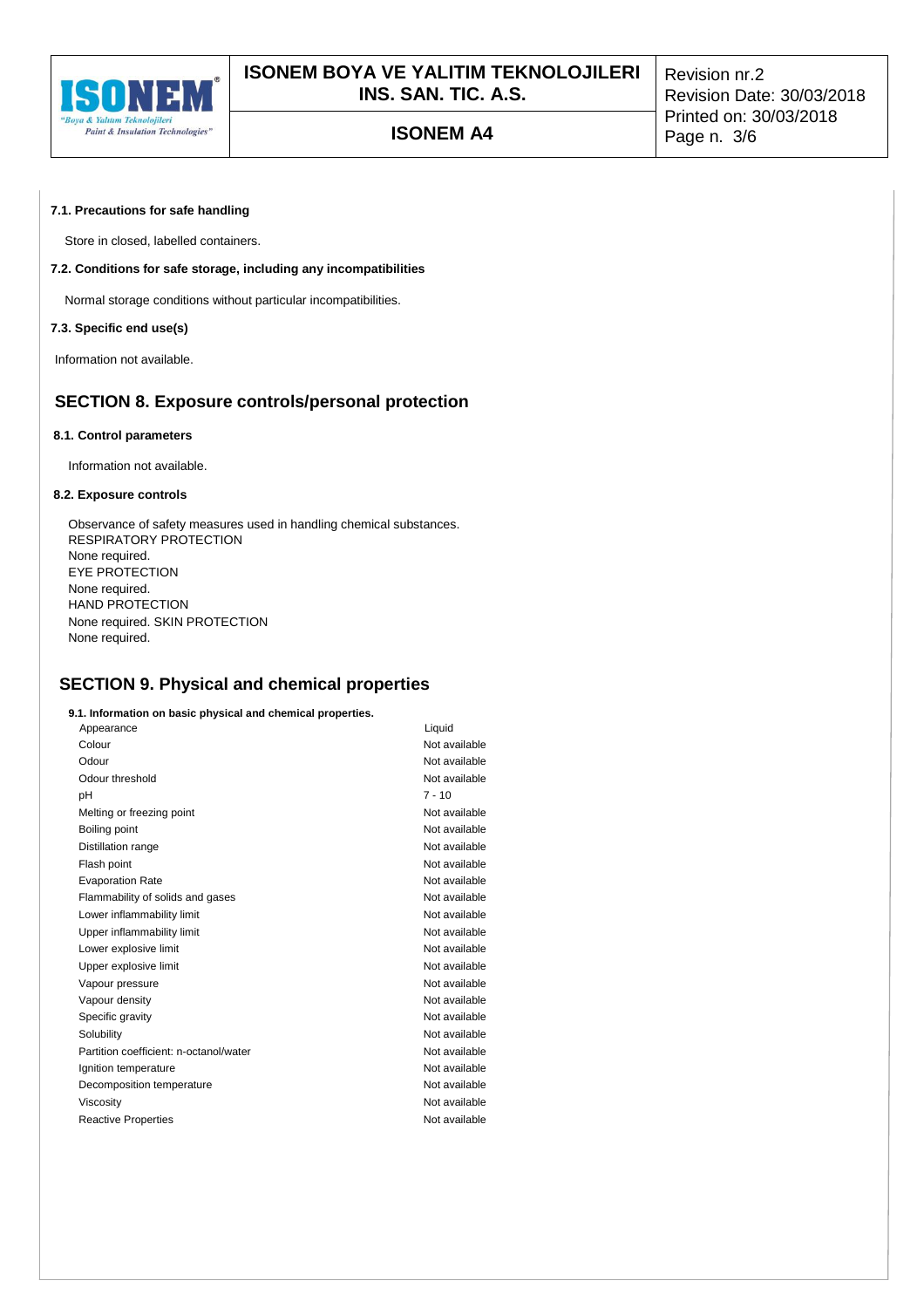

# **ISONEM A4** Page n. 4/6

Revision nr.2 Revision Date: 30/03/2018 Printed on: 30/03/2018

#### **9.2. Other information**

| VOC (Directive 1999/13/EC) : |  |
|------------------------------|--|
| VOC (volatile carbon) :      |  |

# **SECTION 10. Stability and reactivity**

### **10.1. Reactivity**

There are no particular risks of reaction with other substances in normal conditions of use.

### **10.2. Chemical stability**

The product is stable in normal conditions of use and storage.

### **10.3. Possibility of hazardous reactions**

No hazardous reactions are foreseeable in normal conditions of use and storage.

## **10.4. Conditions to avoid**

None in particular, however the usual precautions used for chemical products should be respected.

### **10.5. Incompatible materials**

Information not available.

### **10.6. Hazardous decomposition products**

In the event of thermal decomposition or fire, vapours potentially dangerous to health may be released.

# **SECTION 11. Toxicological information**

### **11.1. Information on toxicological effects**

According to currently available data, this product has not yet produced health damages. Anyway, it must be handled carefully according to good industrial practices. This product may have slight healt effects on sensitive people, by inhalation and/or cutaneous absorption and/or contact with eyes and/or ingestion.

### **11.1. Information on toxicological effects**

Information not available.

# **SECTION 12. Ecological information**

Use this product according to good working practices. Avoid littering. Inform the competent authorities, should the product reach waterways or sewers or contaminate soil or vegetation.

### **12.1. Toxicity**

Information not available.

#### **12.2. Persistence and degradability**

Information not available.

### **12.3. Bioaccumulative potential**

Information not available.

### **12.4. Mobility in soil**

Information not available.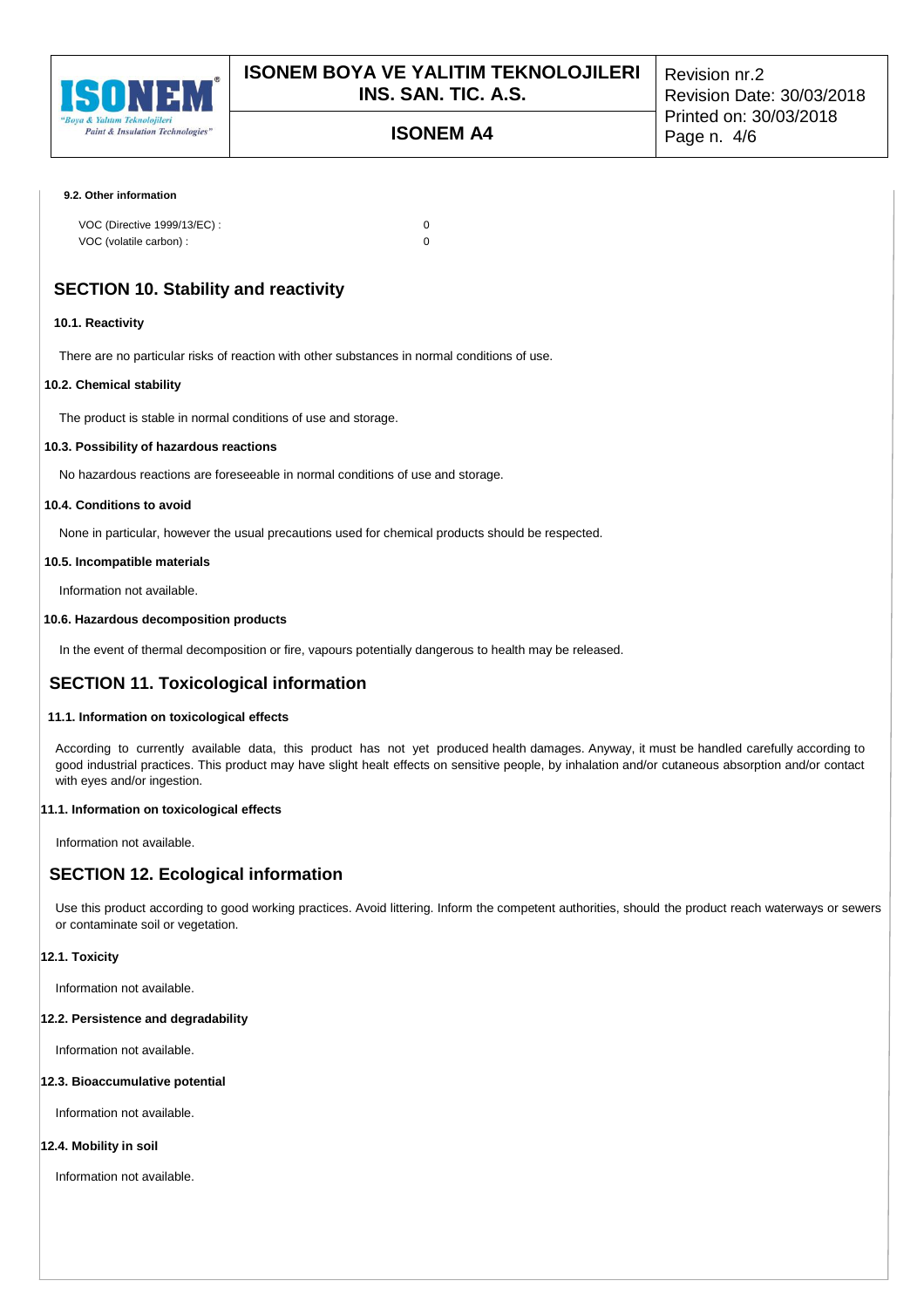

# **ISONEM A4** Page n. 5/6

Revision nr.2 Revision Date: 30/03/2018 Printed on: 30/03/2018

### **12.5. Results of PBT and vPvB assessment**

Information not available.

## **12.6. Other adverse effects**

Information not available.

# **SECTION 13. Disposal considerations**

### **13.1. Waste treatment methods**

Reuse, when possible. Neat product residues should be considered special non-hazardous waste.

Disposal must be performed through an authorised waste management firm, in compliance with national and local regulations.

### CONTAMINATED PACKAGING

Contaminated packaging must be recovered or disposed of in compliance with national waste management regulations.

# **SECTION 14. Transport information**

The product is not dangerous under current provisions of the Code of International Carriage of Dangerous Goods by Road (ADR) and by Rail (RID), of the International Maritime Dangerous Goods Code (IMDG), and of the International Air Transport Association (IATA) regulations.

# **SECTION 15. Regulatory information**

**15.1. Safety, health and environmental regulations/legislation specific for the substance or mixture**

Seveso category **None** None Restrictions relating to the product or contained substances pursuant to Annex XVII to EC Regulation 1907/2006 \_\_\_None<br>Substances in Candidate List (Art. 59 REACH) \_\_\_\_\_\_\_\_\_\_None. Substances in Candidate List (Art. 59 REACH) \_\_\_\_\_\_\_\_\_None. Substances subject to authorisarion (Annex XIV REACH) Healthcare controls\_\_\_\_\_\_Information not available.

#### **15.2. Chemical safety assessment.**

No chemical safety assessment has been processed for the mixture and the substances it contains.

# **SECTION 16. Other information**

GENERAL BIBLIOGRAPHY

- 1. Annex II to Regulation (EC) No. No. 1907/2006 (REACH)
- 2. Commission Regulation EU No. 830/2015 of 28 May 2015
- 3. Directive 1999/45/EC and following amendments
- 4. Directive 67/548/EEC and following amendments and adjustments
- 5. Regulation (EC) 1907/2006 (REACH) of the European Parliament
- 6. Regulation (EC) 1272/2008 (CLP) of the European Parliament
- 7. Regulation (EC) 790/2009 (I Atp. CLP) of the European Parliament
- 8. Regulation (EC) 453/2010 of the European Parliament
- 9. The Merck Index. 10th Edition
- 10. Handling Chemical Safety
- 11. Niosh Registry of Toxic Effects of Chemical Substances
- 12. INRS Fiche Toxicologique (toxicological sheet)
- 13. Patty Industrial Hygiene and Toxicology
- 14. N.I. Sax Dangerous properties of Industrial Materials-7, 1989 Edition